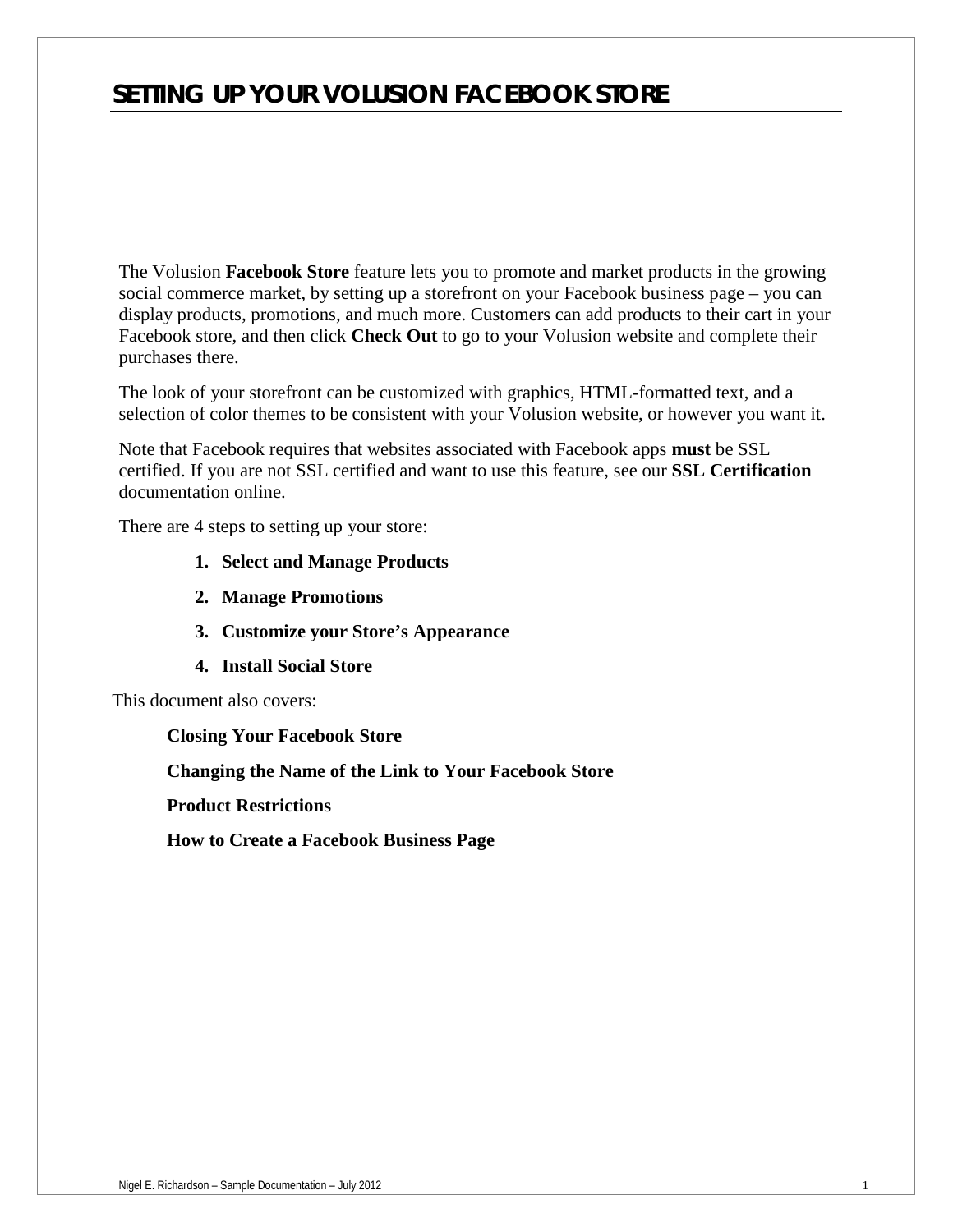### *1. Select and Manage Products*

If you want to showcase some of your products on your Facebook store, select the individual products that will appear. We recommend displaying a maximum of 25 products at a time.

1. In the **Select & Manage Products** section, make sure the **Enable** button is set to **Yes**.

| Sell on Facebook |                                                                                                           |
|------------------|-----------------------------------------------------------------------------------------------------------|
| <b>Settings</b>  | <b>View Sample Store</b>                                                                                  |
| $\mathbf v$      | 1. Select & Manage Products                                                                               |
|                  | To sell your products directly on your Facebook page select the individual products that you will show    |
|                  | Yes, display products for purchase on my Social Store<br>Q<br>Enable $(2)$<br>No. do not display products |

2. Select the products to **be** displayed from the **Select Products** menu.

| Select Products (?) | Q Search Products        |        |
|---------------------|--------------------------|--------|
|                     | 7 Aromatherapy Oils      | ▴<br>Ξ |
|                     | Board Shorts             |        |
|                     | <b>V</b> French Macarons |        |
|                     | Olives<br>$\overline{v}$ |        |
|                     | <b>V</b> Spa Gift Set    |        |

3. In the **Default Sort By** dropdown, select the order in which want these products to be displayed.

| Default Sort By (?)            | Price: Low to High $\vert \bullet \vert$                                                                                |                  |
|--------------------------------|-------------------------------------------------------------------------------------------------------------------------|------------------|
| Deal of the Day<br>See Example | Price: Low to High<br>Price: High to Low W<br>Most Popular<br>Title<br>Manufacturer<br>Availability<br>Newest<br>Oldest | eal" only<br>als |

4. Configure your **Deal of the Day** settings if you want to take advantage of this feature.

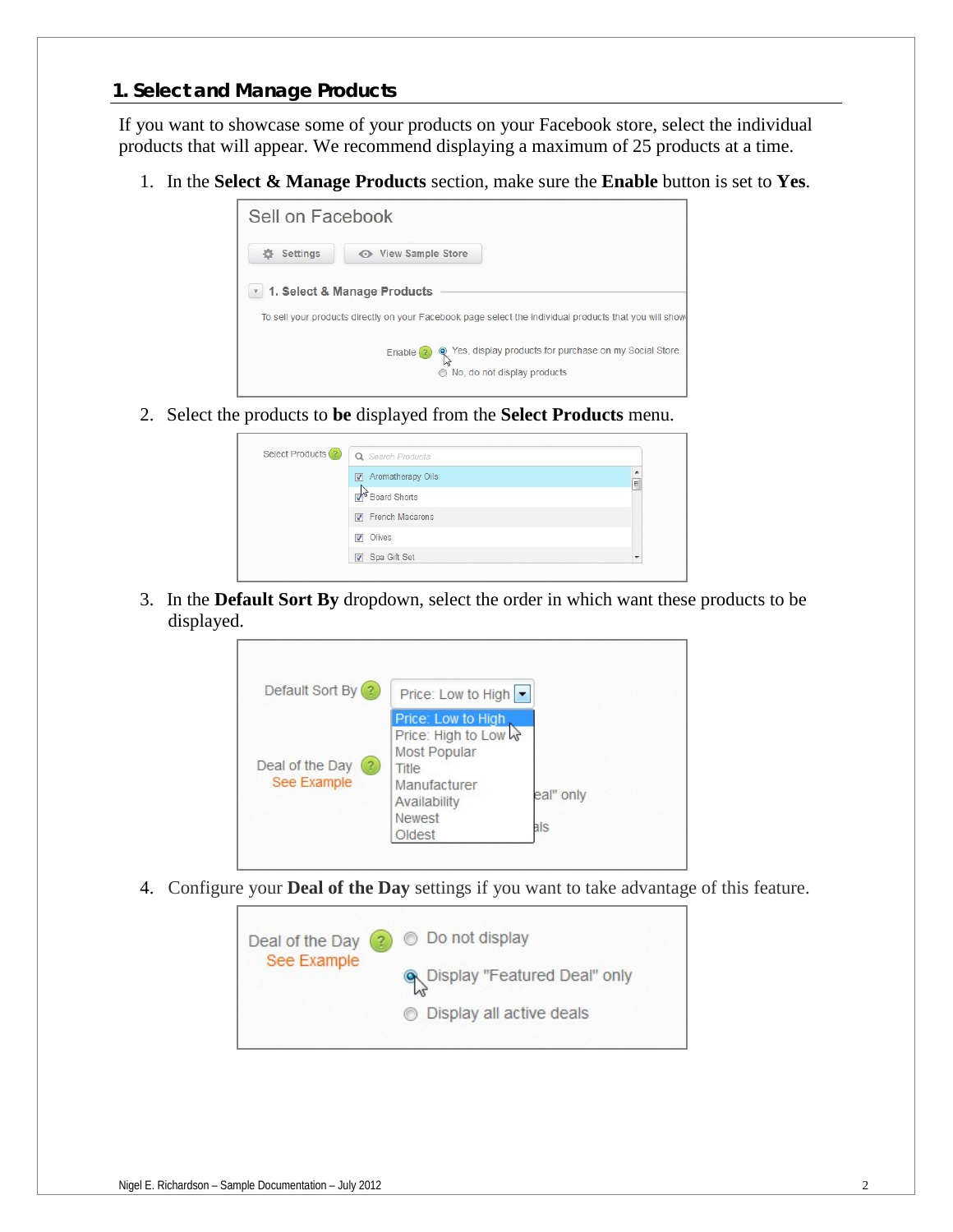## *2. Manage Promotions*

Once you set up your products, you can encourage customers to "Like" your Facebook page by offering them a discount on the products listed on your Facebook store if they do:

1. Scroll down to **Manage Promotion**.



- 2. Make sure the **Enable** button is set to **Yes**.
- 3. Enter the **Discount** they will receive as a percentage to apply to all products.



4. Specify either a **Text** or **Image** banner to promote your **Like** discount.



- If you choose **Text**, enter the text you want to appear alongside the Facebook thumbnail image.
- To upload an **Image** banner, click **Upload New Promotion Banner**, browse to your banner image, and click **Upload**.



5. Click **Save**.

Visitors who click the **Like** button will now receive this discount on all products listed in your Facebook store. Should they later **Unlike** your store, they will no longer be entitled to this discount.

You can disable this feature by clicking **No** in step 1 above.

Currently we do not offer the ability to offer "first-time only" discounts or discounts on specific featured items.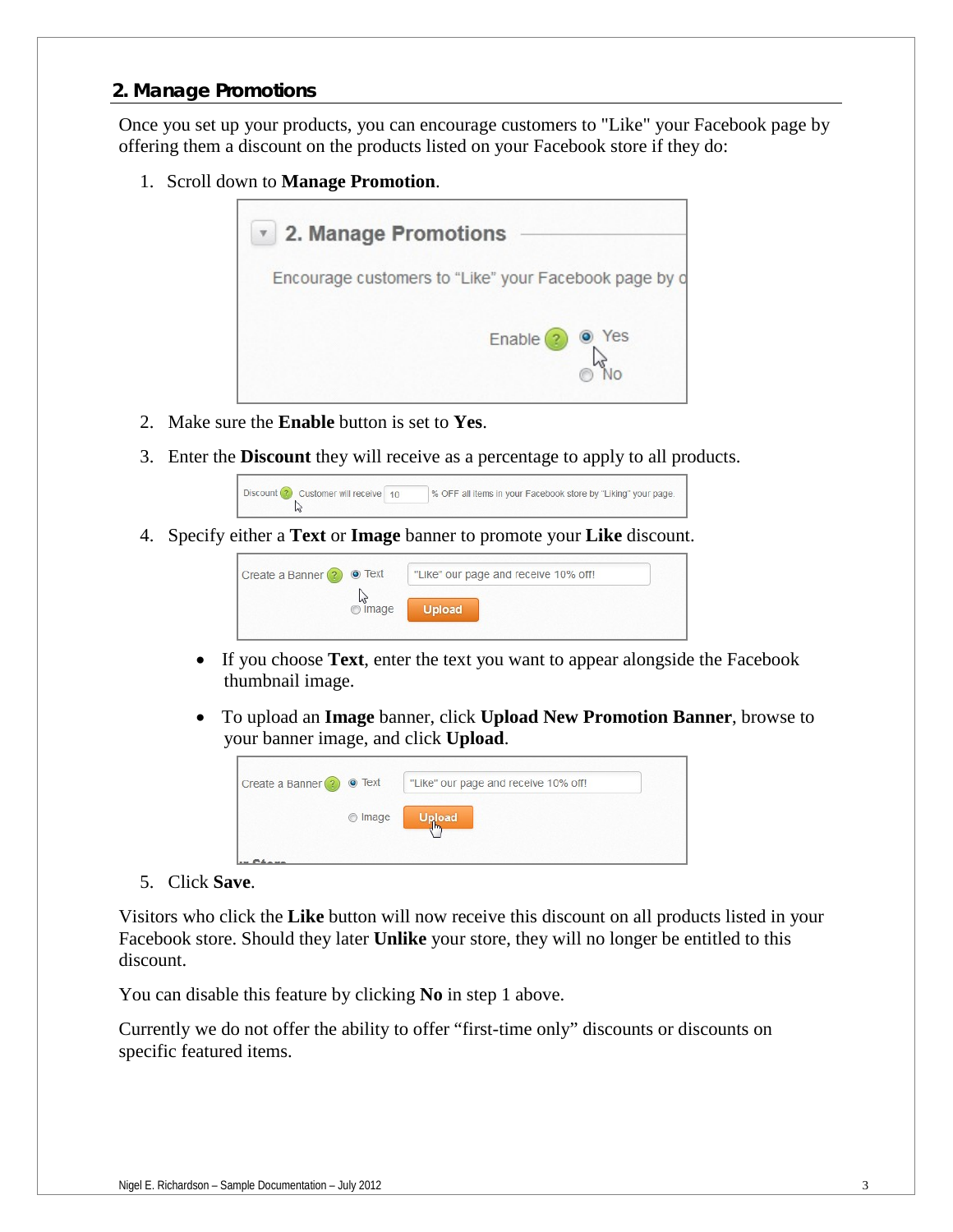# *3. Customize Your Store's Appearance*

Since there are more than 700 million potential customers on Facebook, it's important for your social store to stand out and represent your brand. While we cannot offer advice on design matters in this brief guide, you'll find plenty of tips on our website. And, of course, our design teams are always ready for consultation!

- 1. Go to **Marketing > Facebook Store** in your **Admin Area**.
- 2. Click **Upload** next to **Logo/Banner** under **Design your Store**. The **Upload New Social Store Logo** window is opened.
- 3. **Browse** to your logo file and click **Upload.** The image can be up to 755px wide and 120px high, but we recommend keeping it below 480px wide.

| Upload New Social Store Logo                                                     |  |
|----------------------------------------------------------------------------------|--|
| Click "Browse" to choose a photo from your computer to upload                    |  |
| Browse<br>Images can be jpg, gif or png up to 2MB. Recommended max width: 480px. |  |
|                                                                                  |  |
|                                                                                  |  |
|                                                                                  |  |
| Upload                                                                           |  |
|                                                                                  |  |

- 4. Add custom text or HTML to be displayed beneath your logo and banner.
- 5. Style your social store with a preset color theme. You can also create your own customized theme.



6. Click **Save***.*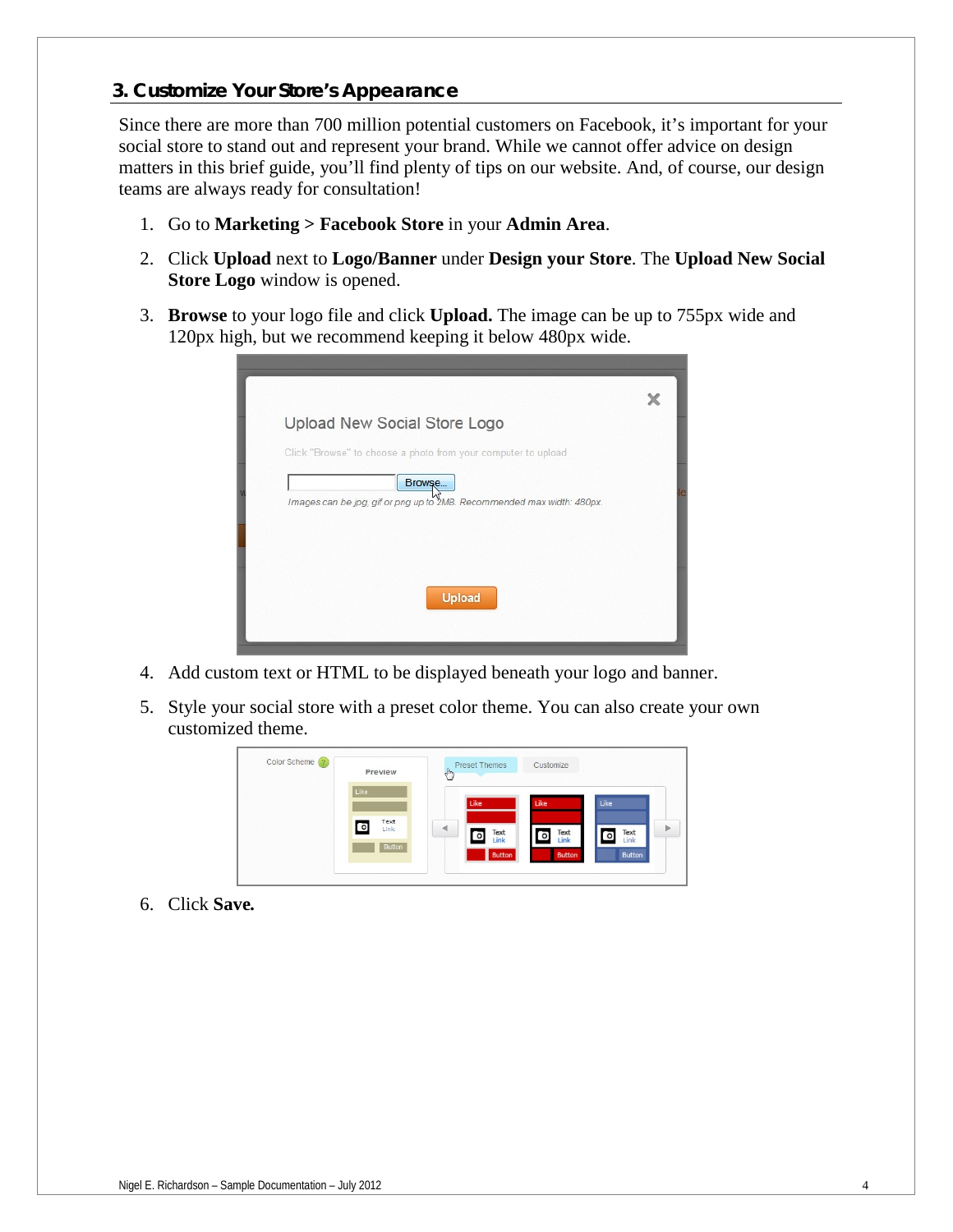#### *4. Install Social Store*

Now you've set up the products to be shown, tailored your promotions and styled your store, we can go ahead and install it.

To get started, you'll need to create a business page (if you don't already have one) and install the **Volusion Social Store** application.

To create a Facebook business page, go to [http://www.facebook.com/pages/create.php,](http://www.facebook.com/pages/create.php) select the category most closely describing your business, and follow the onscreen instructions. If you don't already have a Facebook account, you will be required to create one during this process. You should refer to Facebook's own help and documentation if you need assistance during this stage.

Once you've created your business page, proceed with the following steps:

- 1. Make sure you're logged into your Facebook page in your browser.
- 2. In another browser tab, open the **Volusion Social Store App** page at [http://apps.facebook.com/socialstoreapp.](http://apps.facebook.com/socialstoreapp)
- *3.* Click **Add Our App**.



4. A page similar to that shown below should be displayed. Click **Add Volusion Social Store**.

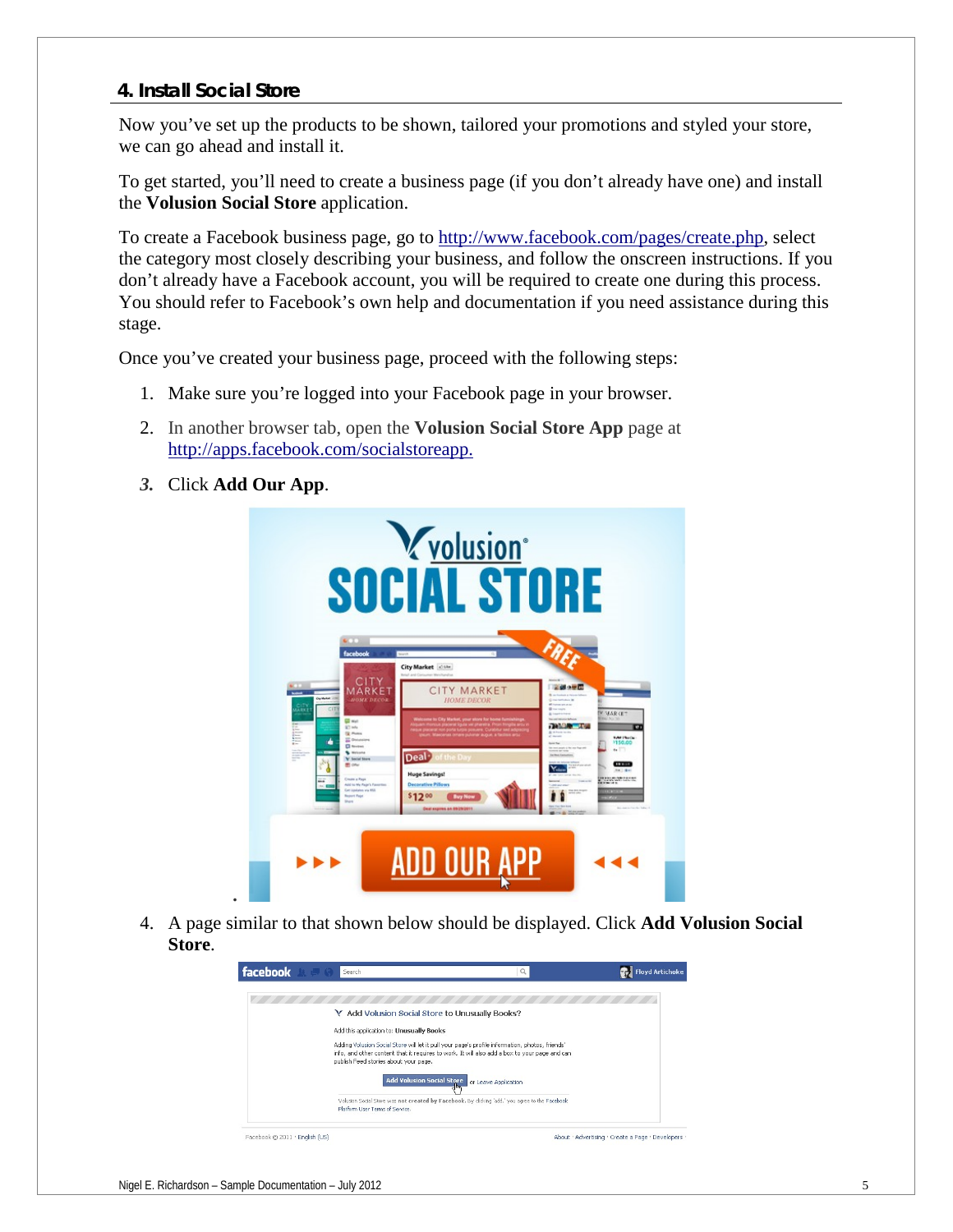5. Click the **Social Store** button as shown below.

| <b>New Likes</b> | See All                            | Insights            |                                                                            | <b>Describe your Page</b>                                                                          | <b>Create Page</b>      |
|------------------|------------------------------------|---------------------|----------------------------------------------------------------------------|----------------------------------------------------------------------------------------------------|-------------------------|
|                  | No new likes                       |                     | Once 30 people like your Page, you'll<br>get access to insights about your | Write a short description to tell people what your<br>Page is about so people know more about you. | Now.<br>Joined Facebook |
|                  | <b>EQ</b> Invite Email<br>Contacts |                     | activity.<br>$2$ likes                                                     | Please provide some basic info.                                                                    |                         |
|                  |                                    |                     |                                                                            |                                                                                                    |                         |
|                  | + Add Profile Picture              |                     |                                                                            |                                                                                                    |                         |
|                  |                                    |                     |                                                                            | Add a Cover                                                                                        |                         |
|                  | 2 lices                            | <b>Social Store</b> |                                                                            |                                                                                                    | * *                     |
|                  | Add Information About Social Store |                     | 面                                                                          | 72                                                                                                 |                         |

6. Enter the domain name of your store: For example: *www.myvolusionstore.com*.



- 6. Click **Create My Store Now**.
- 7. Click **View My Store**.

Your business page will display your social store as configured.

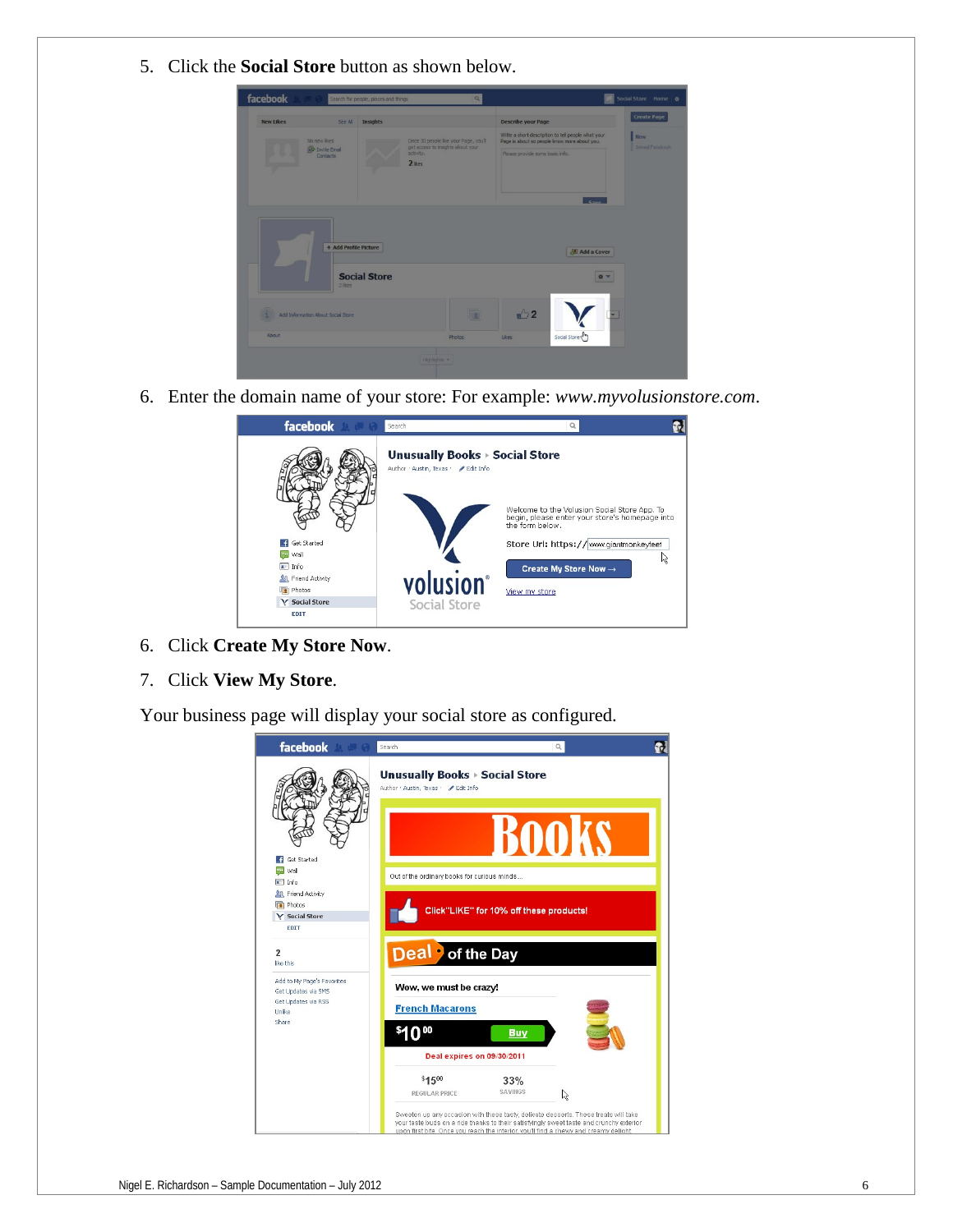# *Closing Your Social Store*

If you ever need to close your **Social Store** temporarily:

1. Go to **Marketing > Facebook Store** and click **Settings**.



- 2. Enter a message to be displayed while the store is closed in the **Store Closed Message** field.
- 3. Click **Closed** next to **Social Store Status***.*

|                |                                  |                                                | × |
|----------------|----------------------------------|------------------------------------------------|---|
|                | <b>Social Store Settings</b>     |                                                |   |
| S<br><b>ac</b> | Social Store Status <sup>2</sup> | Open<br>$\circ$<br>Closed                      |   |
|                | Store Closed Message (2)         | We're undergoing maintenance. Be<br>back soon! |   |
|                |                                  | a.                                             |   |
|                |                                  | Save                                           |   |
|                |                                  |                                                |   |

4. Click **Save**.

Your Facebook store will now display your **Store Closed Message** when customers navigate to your Facebook business page's **Social Store** tab.

You can reopen the store by clicking **Open** in step 3 above.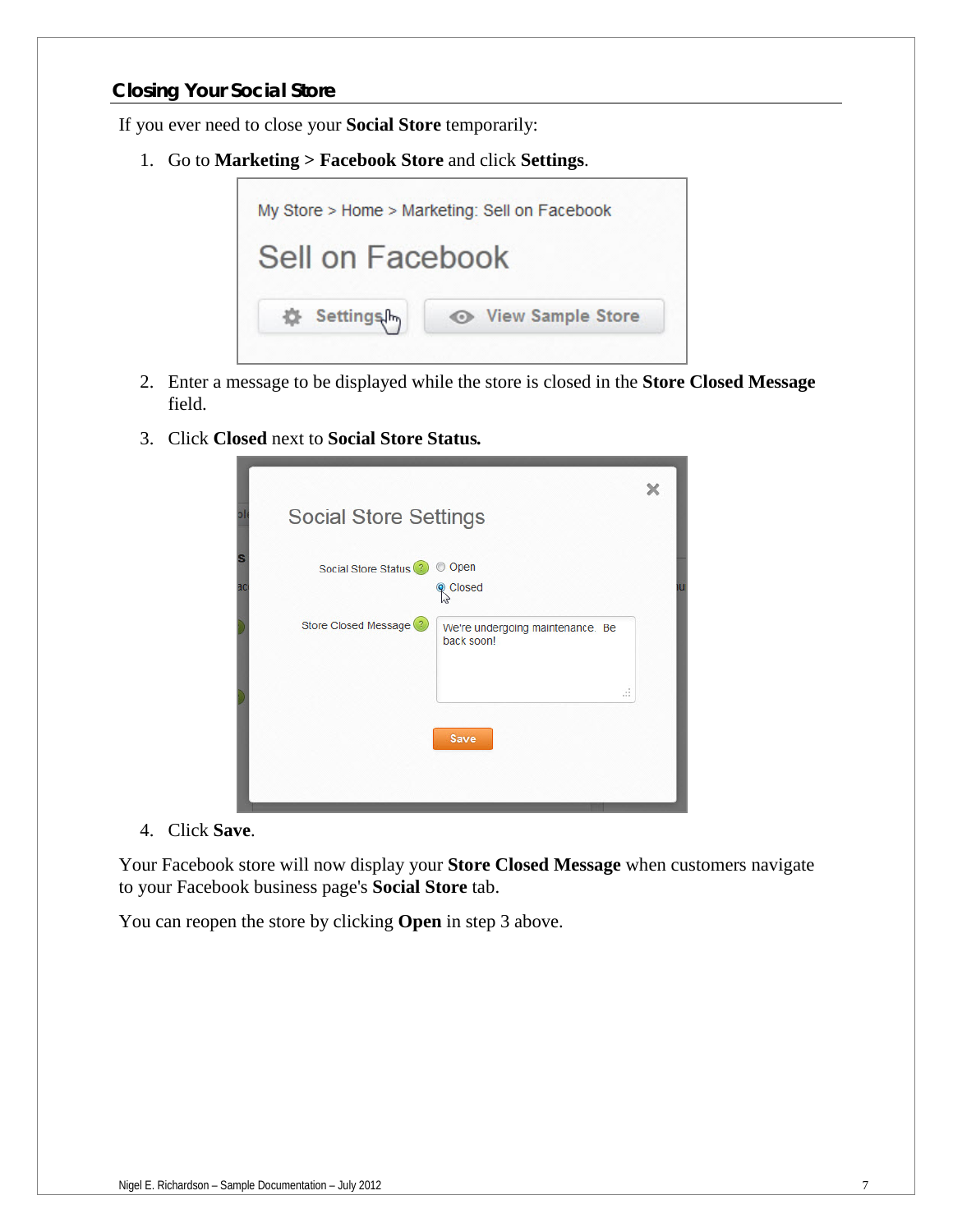If you want to change the name of the link from your business page to your Facebook store tab from **Social Store** to something more appropriate to the look and feel of your store:

- 1. Log in to Facebook and go to your business page.
- 2. Click on the **Edit Page** button.



3. Click on **Apps** in the left column, as shown below.



4. Find **Volusion Social Store** in the list of **Added Apps** and click the **Edit Settings** link.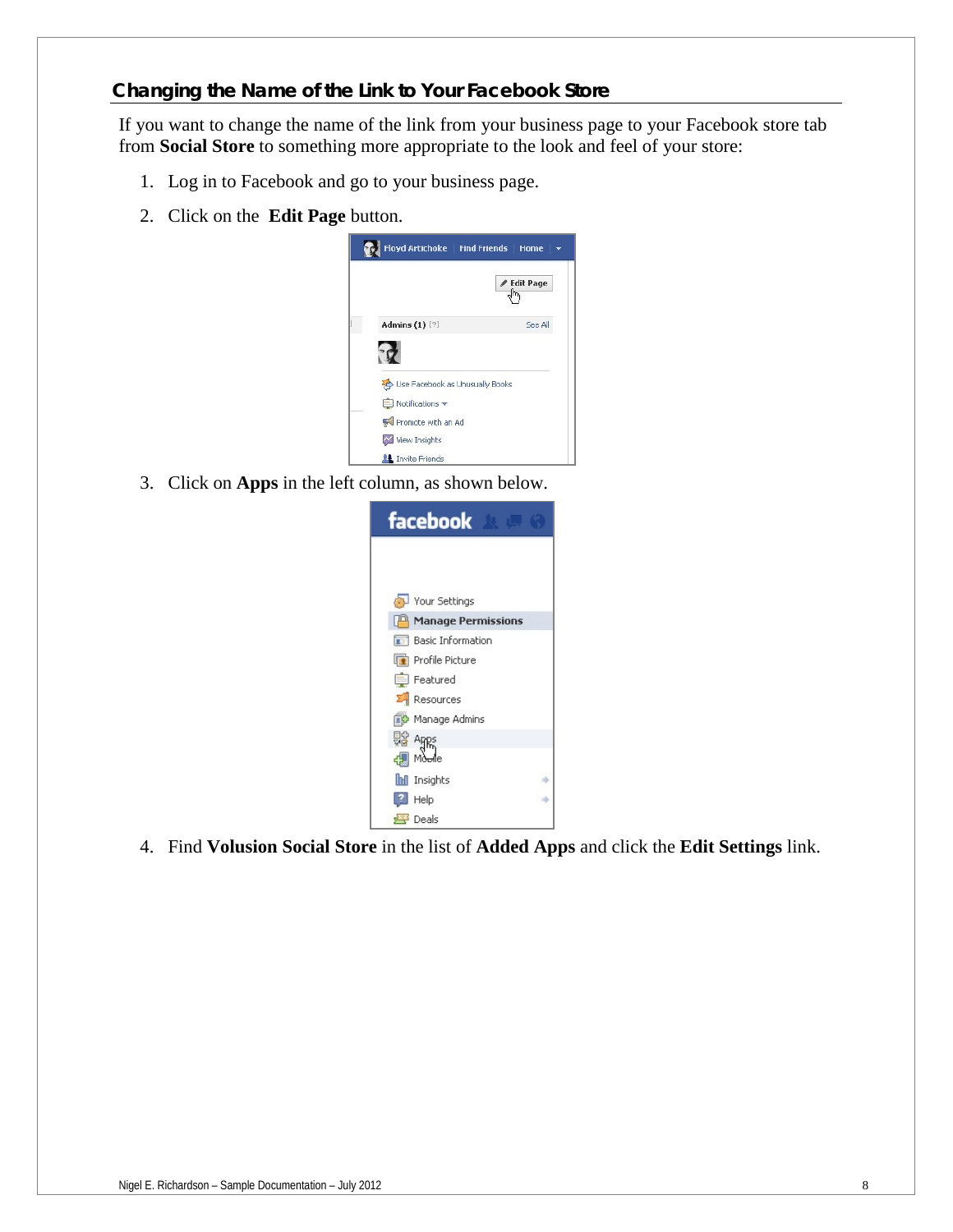

5. In the **Edit Volusion Social Store Settings** window, enter the name you want to give the tab in the **Custom Tab Name** field.

| Edit Volusion Social Store Settings |                                                                                         | ₽    |
|-------------------------------------|-----------------------------------------------------------------------------------------|------|
| Profile                             |                                                                                         |      |
| Tab:<br><b>Custom Tab Name:</b>     | Added (remove)<br>Buy our stuff!<br><b>Save</b><br>Leave blank to use the default name. |      |
|                                     |                                                                                         | Okay |

6. Click **Save** and **Okay**, then **View Page**.

The tab's new name is displayed.

| facebook                      |
|-------------------------------|
|                               |
| <b>Get Started</b><br>H       |
| Wall<br>6699                  |
| $\Box$ Info                   |
| &R Friend Activity            |
| <b>Photos</b>                 |
| Y Buy our stuff!<br>$\propto$ |
| EDIT                          |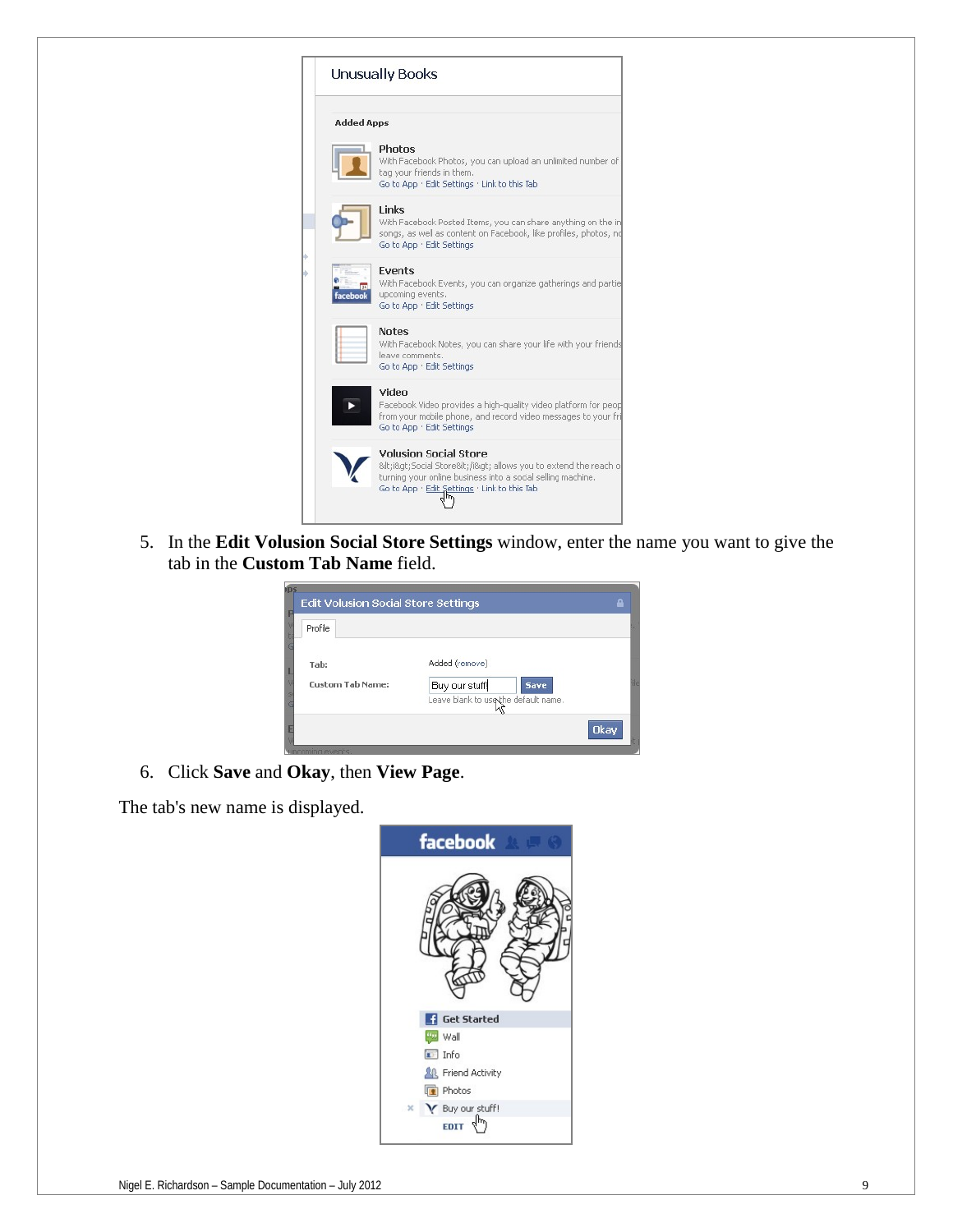## *Product Restrictions*

Any product from your Volusion store can be displayed in your social store unless:

- It's been deleted or no longer exists
- The **Private Section Customer Only** option checked
- It has a Recurring Price
- The **Hide Product** option is checked
- The **Hide Product When Out Of Stock** option is checked
- The **Allow Price Edit** option **is** checked
- There is text in the **AddtoCartBtn Replacement Text** field
- It has temporary product criteria that have not been met (**Display Begin/Display End Dates**)
- The **Multi-Child Add to Cart** option is selected

## *Special Circumstance for Product Restrictions*

If a product's settings become invalid after they have been set to display in the Facebook store, the product will be removed from the **Products** list and will not display in the Facebook store. You will have to go back into your store and change the settings which rendered the product invalid for Facebook store, then manually add the product back to the Facebook store – it will not be reinstated automatically.

However, if a product is set to **Do Not Allow Backorders** and the item goes out of stock, the item will still appear and stay selected in the Facebook store **Products** list with an **Out of Stock** message. However it will not display on the Facebook storefront until the stock quantity is greater than zero.